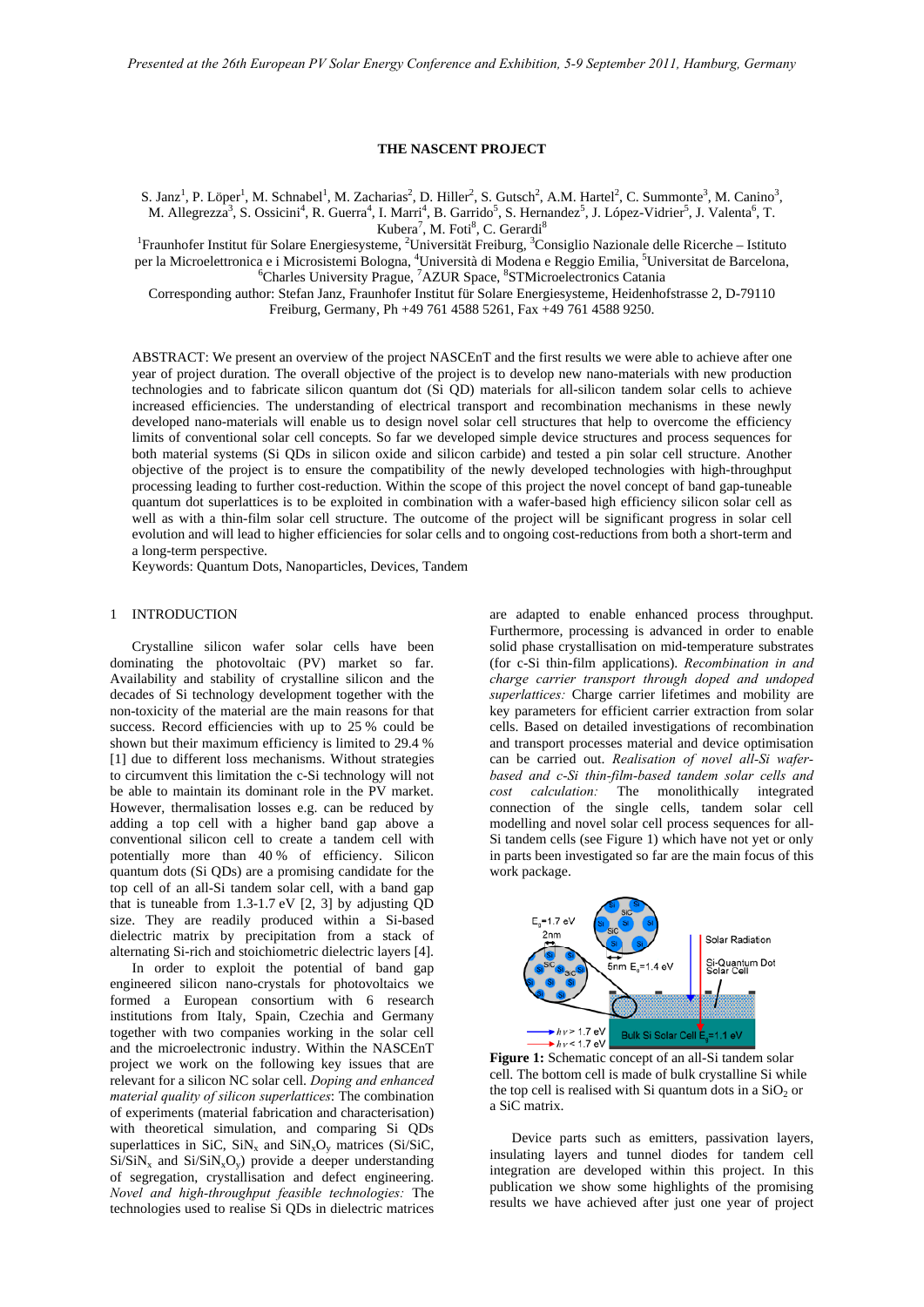duration.

# 2 METHODS

2.1 Theoretical Studies and Modeling

Working within the DFT (Density Function Theory) – LDA (Local Density Approximation) framework, we have recently investigated structural and opto-electronic properties of bare Si-NCs (with a diameter ranging from 0.2 to 1.5 nm), of H- and OH-terminated Si-NCs, and of  $Si-NCs$  embedded in a  $SiO<sub>2</sub>$  matrix. Different conditions of size, passivation, strain, and symmetry have been considered in order to investigate optical absorption and emission response.

Previous many-body calculations on Si-NCs reported fundamental gaps and absorption spectra very close to the DFT-RPA (Random Phase Approximation) calculated ones. We have verified this statement for the  $Si<sub>10</sub>$  and amorphous- $Si<sub>10</sub>$  embedded NCs, showing that self-energy (calculated by including quasi-particle effects in the energy spectrum working within the G0W0 approximation) and electron-hole Coulomb corrections (calculated within the many body perturbation theory MBPT by solving the Bethe-Salpeter equation) nicely cancel each other out (the total correction to the gap in that case was smaller than 0.1 eV) when the local-field effects (LFE) are neglected. These considerations justify the choice of DFT-LDA for our calculations, allowing a good compromise between accuracy and computational effort.

#### 2.2 Material Development and Characterisation

Superlattices consisting of silicon rich silicon oxynitride (SRON) and stoichiometric silicon dioxide  $(SiO<sub>2</sub>)$  [4] were deposited on n-type (100)-Si substrates using an Oxford Instruments "Plasmalab 100" Plasma Enhanced Chemical Vapour Deposition (PECVD) system with a 13.56 MHz driven parallel plate reactor. Argon diluted  $SiH<sub>4</sub>$  and N<sub>2</sub>O were used as precursor gases for both types of layers. By increasing the flow ratio  $\Gamma =$  $[N_2O]/[SiH_4]$  from 5 to 660, the film growth can be changed from SRON to stoichiometric  $SiO<sub>2</sub>$ . Further experimental details can be found in Ref. [5]. Ex-situ spectroscopic ellipsometry confirmed a low deposition rate in the range of only 1.5 to 2.5 Å/s and an excellent homogeneity in the sub-percent range across a 4" wafer. The stochiometry was determined by XPS on thick layers of the respective films. Multilayers consisting of 20 bilayers were sandwiched between  $10 \text{ nm }$  SiO<sub>2</sub> buffer and capping layers. The thickness of the SRON was changed from 2.5 nm to 7 nm in steps of 1.5 nm whereas the  $SiO<sub>2</sub>$  barrier layer thickness was fixed at 4 nm. Hereafter, the samples were annealed at 1100 °C for 1 h in  $N_2$  ambient using a quartz tube furnace. Then, the samples were passivated by forming gas annealing at 450 °C for 1 h. PL was measured at room temperature with a LN2-cooled CCD camera attached to a single grating monochromator using a HeCd laser (325 nm) as excitation source. Transmission electron microscopy (TEM) was performed with a JEOL J2010F (S)TEM operating at 200 kV. The energy filtered images (EFTEM) were used to estimate the Si QD size. Cross section sample preparation was done by conventional mechanical polishing and final Ar beam thinning.

<span id="page-1-0"></span>For the development of SiC based quantum dot absorbers we focused on the determination of optical properties and in particular the absorption coefficient. We

used a multichamber PECVD system by MVSystem-Elettrorava with parallel plate configuration, driven at 13.56 MHz. The gas mixture used was a  $H_2$  diluted silane – methane gas mixtures with  $\Gamma =$  [SiH4]/[CH4] from 44 to 0, that allows a variation of the composition layer from pure silicon to stoichiometric SiC. Gas pressure and substrate temperature were 0.95 hPa and 350 °C respectively. Further details are reported in Ref. [6]. The SiC/SRC superlattices (SL) consisted of stoichiometric SiC (3 nm) and Silicon Rich Carbide ( $Si<sub>0.95</sub>C<sub>0.05</sub>$ ) layers with thicknesses of 1 to 4 nm. The SLs were deposited on quartz substrates. The thermal treatment of the samples was done at 1100 °C. To determine layer thickness and composition we use UV-Vis Reflectance and Transmittance (R&T) spectra. The spectra are simulated using an Effective Medium Approximation (EMA) mixture of SiC, µc-Si and a-Si optical functions, and fitted to the R&T data to obtain layer thicknesses and compositions.

### 2.3 Device Processing

For the electrical characterisation of our continuously improved absorber materials, special devices are being prepared for determining the basic electrical properties in the dark and under illumination. Especially for silicon carbide matrix systems we had to, in a first step, understand the electrical properties of intrinsic and doped partially recrystallised films in comparison to their structure. Furthermore contacts to different metals are also investigated to determine which are suitable for the production of Ohmic and Schottky contacts [\(Figure 2](#page-1-0)). Intrinsic, n- and p-type a-SiC:H films were deposited using a Roth&Rau AK400 PECVD reactor. The process parameters were 65 W HF (13.56 MHz) with a plasma power density of 100 W/cm, 0.3 mbar pressure and a substrate temperature of 270 °C. Films nominally 260 nm thick were deposited for structural and optical characterisation, and transmission line model (TLM) structures, and films nominally 130 nm thick were deposited for Meier-Schroder (M-S) structures. Deposition times were kept the same for undoped and doped films. The as-deposited films were then annealed at 1000 °C for 60 mins under  $N_2$ . Afterwards the samples were metallised with M-S [7] structures to examine sheet and contact resistance respectively.



**Figure 2:** Sketch of a Meier-Schroder structure  $\text{(yellow)} = \text{film}$ , black = metal).

As the carrier transport is expected to be strongly anisotropic due to the barrier layer concept special devices had to be designed to measure directly the horizontal [see [Figure 3](#page-2-0) (left)] and vertical [see Figure 3 (right)] electrical conductivities of the optimised multilayered systems. For each absorber material the processing chain was found to be significantly different. The wet etch resistance of SiC for example led to the introduction of a plasma etching which demands a different photoresist.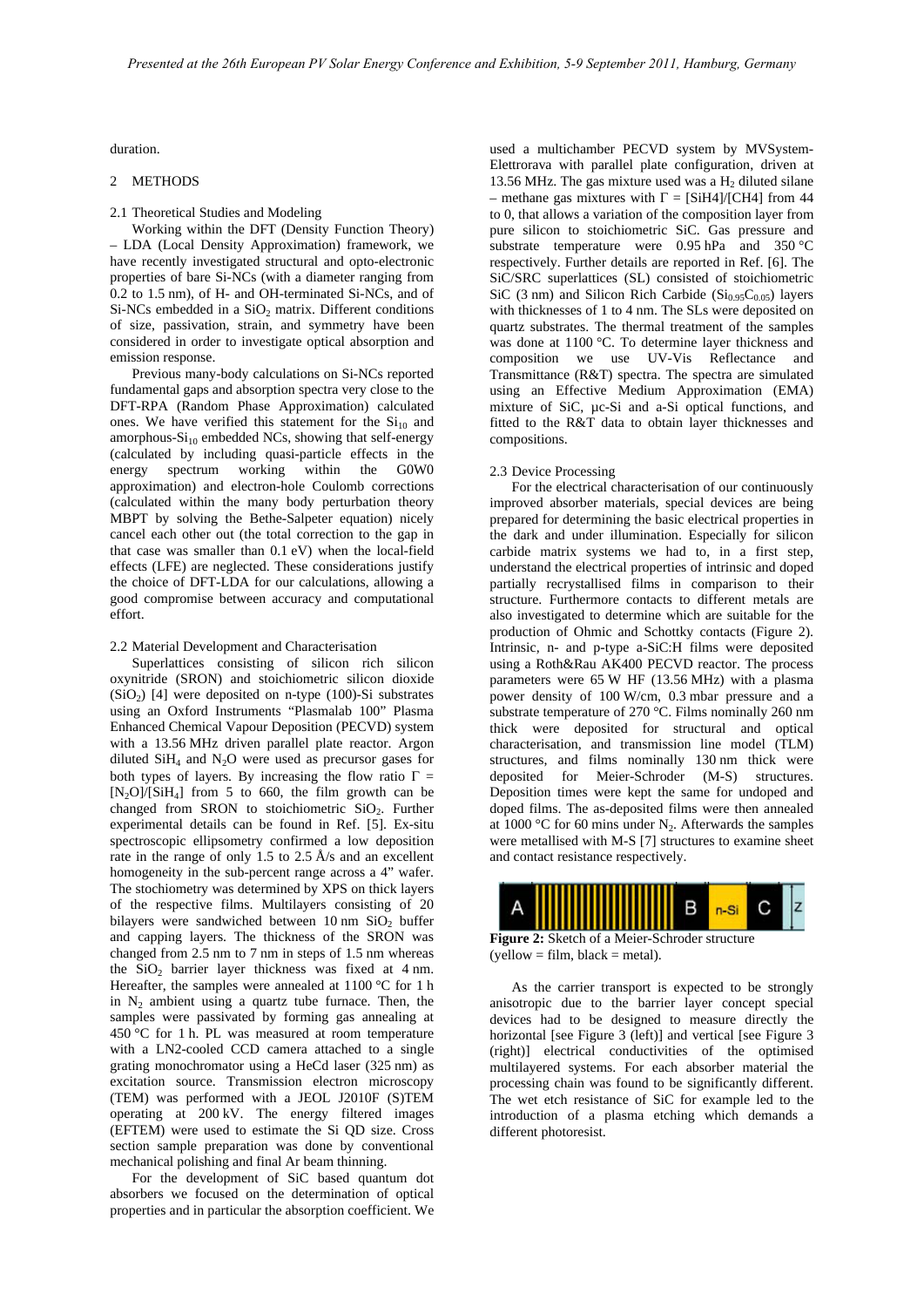

<span id="page-2-0"></span>**Figure 3:** Test devices for determining (left) lateral and (right) vertical conductivity in quantum dot layer systems.

A first device structure to determine absorption and charge separation is shown in [Figure 4.](#page-2-1) By applying a hetero structure we can investigate intrinsic absorber layers and do not have the need for diffused emitters which are an additional challenge. It enables us to realise first solar cells on both  $SiO<sub>2</sub>$  and  $SiC$  matrix materials even though the effect of dopants in the absorber materials is not yet well understood.



<span id="page-2-3"></span><span id="page-2-1"></span>**Figure 4:** Sketch of a pin device with an a-Si (p++) /  $SiO<sub>2</sub>: Si-QD / a-Si (n++) structure.$ 

### 3 RESULTS

## 3.1 Modelling of Si QDs in a  $SiO<sub>2</sub>$  Matrix

In [Figure 5](#page-2-2) DFT calculations for Si-NCs of different size and shape, passivated with H, OH groups and embedded in a  $SiO<sub>2</sub>$  matrix are shown. The HOMO-LUMO gap of freestanding nano-crystals, hydrogenated (green) or hydroxidised (red) as a function of the size is plotted. The pink curve reports the average number of passivants per surface silicon.



<span id="page-2-2"></span>**Figure 5:** DFT calculations of Si-NCs of different size and shape, passivated with H and OH groups. Pink line shows number of passivants per surface Si atom *Ω.*

<span id="page-2-4"></span>In [Figure 6](#page-2-3) HOMO (pink) and LUMO (blue) states are plotted at 10 % of the maximum amplitude for two nanocrystals,  $Si<sub>17</sub>$  and  $Si<sub>32</sub>$ , embedded in a  $SiO<sub>2</sub>$  matrix. The comparison between the embedded and suspended NCs shows that the matrix produces a strain on the embedded NCs. We found evidence that the amount of strain exerted on the NCs is connected to the interface configuration, in particular to the number of O atoms per

interface Si. Moreover, we revealed that, while the quantum confinement (QC) dominates in H passivated NCs of all sizes, the behaviour of OH terminated and embedded NCs show a strong correlation of gap with the oxidation degree, for NCs of diameter below 2 nm ([Figure 5\)](#page-2-2).



**Figure 6:** HOMO (pink) and LUMO (blue) plotted at 10 % of the max. amplitude for two nano-crystals,  $Si_{17}$ and  $Si_{32}$ , embedded in a  $SiO_2$  matrix.

Concerning the applications we demonstrated that for the recombination rates the analysis of the results for the embedded NCs reveals a clear picture in which the smallest, highly oxidised, crystalline NCs, belong to the class of the most optically-active  $Si/SiO<sub>2</sub>$  structures, attaining impressive lifetimes of less than 1 ns, in nice agreement with experimental observations. In the case of strongly-interacting systems (i.e. when the separation between the NCs decreases below a certain limit), the overlap of the NC wavefunctions becomes relevant, promoting the tunnelling process and an indirect band gap. For more details see Ref. [8, 9]. This picture opens to the possibility of creating from one side (high rates) extremely efficient Si-based emitters, and from the other side (low rates) PV devices capable of harvesting the full solar spectrum with high yields.

# 3.2 Material Development and Characterisation

XPS investigations of the SRON layer ( $\Gamma = 5$ ) resulted in 42.8 at% (Si), 46.5 at% (O) and 10.7 at% (N), corresponding to a stoichiometry of  $SiO<sub>1.1</sub>N<sub>0.25</sub>$ . For the SiO<sub>2</sub> film ( $\Gamma = 660$ ) a composition of 33.3 at% (Si), 66.7 at% (O) was detected yielding a stoichiometric  $SiO<sub>2</sub>$ with a nitrogen content below the XPS detection limit.



**Figure 7:** (a) Bright field TEM image of a superlattice sample with 4 nm of SRON annealed at 1100 °C. (b) EFTEM image at higher magnification in a thinner region of the same sample. The Si QDs are confined to 4 nm wide bands.

[Figure 7](#page-2-4) (a) shows the TEM image of a selected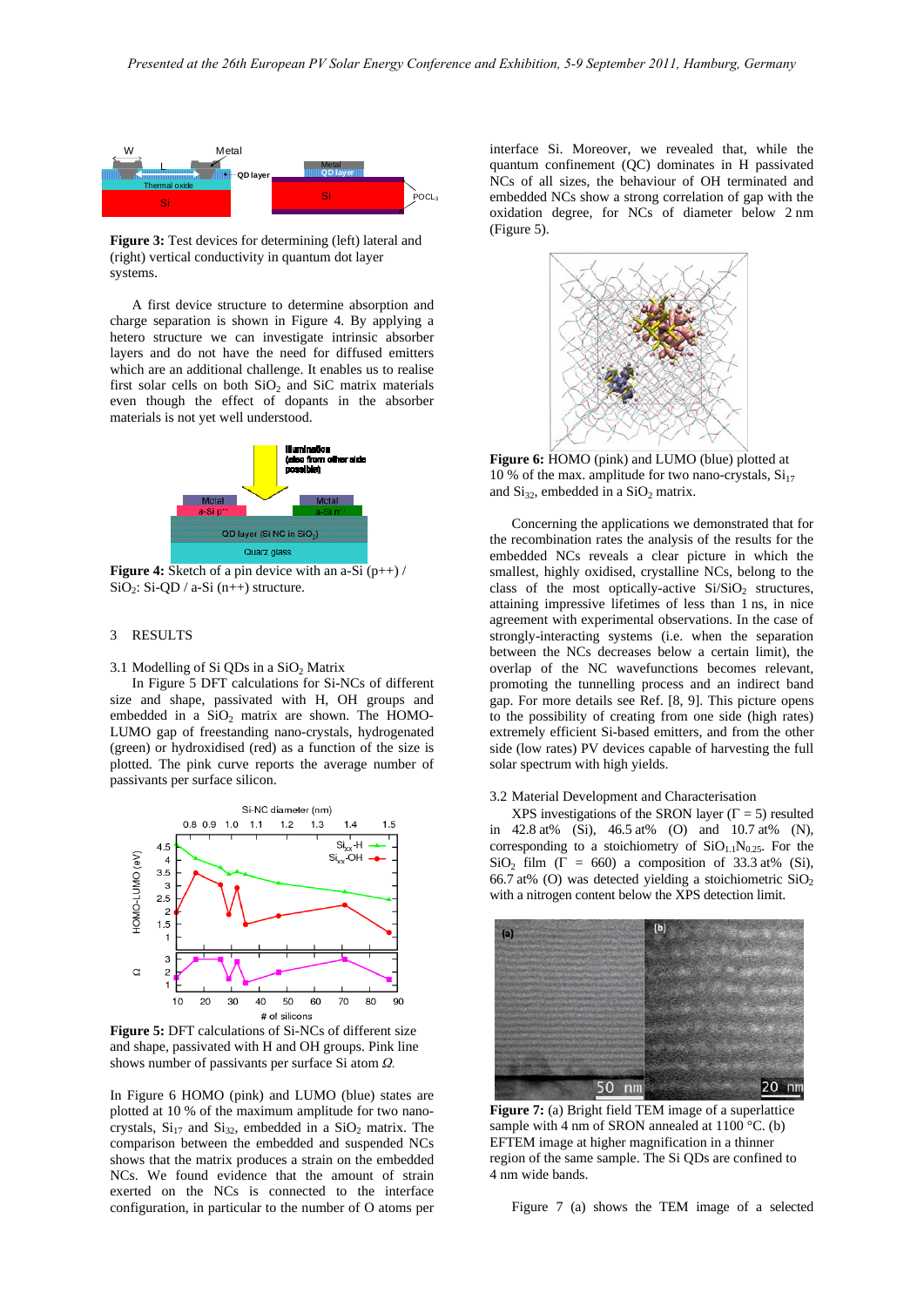superlattice with 4 nm thick layers of SRON after crystallisation at 1100 °C. The Si QDs are found within the  $\sim$ 4 nm thick layers of the former SiO<sub>x</sub>N<sub>y</sub> sublayers. The dark regions correspond to the crystallised layers and have an average thickness of  $3.9 - 4.1$  nm which is close to the nominal deposited values of the  $SiO_xN_y$  measured by ellipsometry. Using higher magnification EFTEM images the mean NC size was found to be  $3.9 \pm 0.7$  nm as shown in [Figure 7](#page-2-4) (b). The size estimation of the whole sample set investigated in this study shows that the control of the Si-NC size with the former  $SiO_xN_y$  layer thickness works well for nominal layer thicknesses of up to 5.5 nm. A strong deviation from the prepared sublayer thicknesses was observed for thicknesses larger than 5.5 nm [10].



<span id="page-3-2"></span><span id="page-3-0"></span>**Figure 8:** Normalized PL spectra of the  $SiO<sub>1.1</sub>N<sub>0.25</sub>/SiO<sub>2</sub>$ superlattices with different Si nano-crystal sizes after crystallisation at 1100 °C. The dotted line represents the PL spectrum of the corresponding  $SiO<sub>1.1</sub>N<sub>0.25</sub>$  bulk film.

[Figure 8](#page-3-0) shows the normalized PL spectra for the whole set of  $SiO_xN_v/SiO_2$  superlattices after annealing at 1100 °C. A clear shift to higher emission energies is visible by decreasing the size of the SRON layers and can be assigned to quantum confinement effects [11]. This indicates that the mean Si-NC size is limited by the SRON layer thickness. Furthermore, the spectrum of a SRON bulk film is also shown which is similar to the 7 nm superlattice sample. Hence, we can conclude that the mean Si-nc diameter is no longer controlled by SRON layer thickness above 5.5 nm as was discussed in detail before [5]. The results agree well with the TEM observations confirming that the size control is limited to Si-NC sizes smaller than 5.5 nm.



<span id="page-3-1"></span>**Figure 9:** TEM cross section images of a 1100 °C annealed SRC  $Si<sub>0.95</sub>C<sub>0.05</sub>$  (1 nm) / SiC (3 nm) superlattice.

In [Figure 9](#page-3-1) the TEM cross section images of a 1100 °C annealed SRC  $Si_{0.95}C_{0.05}$  (1 nm) / SiC (3 nm) superlattice is shown (middle). The figures on the right and on the left were obtained by transforming the image in the middle and then anti-transforming them back after selecting the SiC and Si diffraction spots respectively, in

order to separately evidence specific nano-crystals. The dashed line marks the interface with the substrate. The figure shows that in this case the initial superlattice structure is lost after annealing; however, Si nano-crystal precipitation is observed.

The EMA simulations lead to thickness values which are in excellent agreement with the measured data (with TEM). The accuracy of this method is only possible through the optical simulation of the overall composite systems, as optical effects of quantum confinement cannot be determined on extended 'bulk' materials.



**Figure 10:** Absorption spectra of the Si and SiC component of several 1100 $^{\circ}$ C annealed Si<sub>0.95</sub>C<sub>0.05</sub> /  $SiC(3)$  nm) superlattices as obtained by R&T optical simulation (EMA). The curves are labelled with the SRC thickness.

[Figure 10](#page-3-2) reports the absorption of individual Si and SiC components of several annealed  $Si<sub>0.95</sub>C<sub>0.05</sub>/SiC(3 nm)$ superlattices, as obtained by R&T simulation computed using an Effective Medium Approximation (EMA) mixture of SiC,  $\mu$ c-Si and a-Si optical functions [12]. Although the overall absorption of the superlattices shows a blue shift with decreasing SRC thickness the absorption of the Si component itself is higher for 1 nm SRC thickness. This observation is related to the crystallised fraction in the SRC layer after annealing. [Figure 10](#page-3-2) also shows that the absorption in the material only origins from the silicon volume component and allows to exclude a contribution from the sub-band gap defect absorption in the SiC matrix component.

#### 3.3 Contact Formation and Processing of Devices

The conductance of stoichiometric SiC films as a function of doping and contact material are summarised in [Figure 11](#page-4-0). A clear trend can be seen with doping – in all cases, p-type SiC exhibits the lowest conductance, while n-type SiC exhibits the highest conductance in all but the Al sample. The variation with contact material is not significant (as exemplified by the error bars which indicate the maximum and minimum conductance value where the bar represents the mean from two samples). The data is plotted for different contact materials simply to highlight that the trend with doping is observed on a large range of samples. It is important to mention that dopants are not only influencing the free carrier concentration in our absorber but lead also to significant changes of the solid phase crystallisation behaviour: boron doping leads to a smaller fraction of crystalline SiC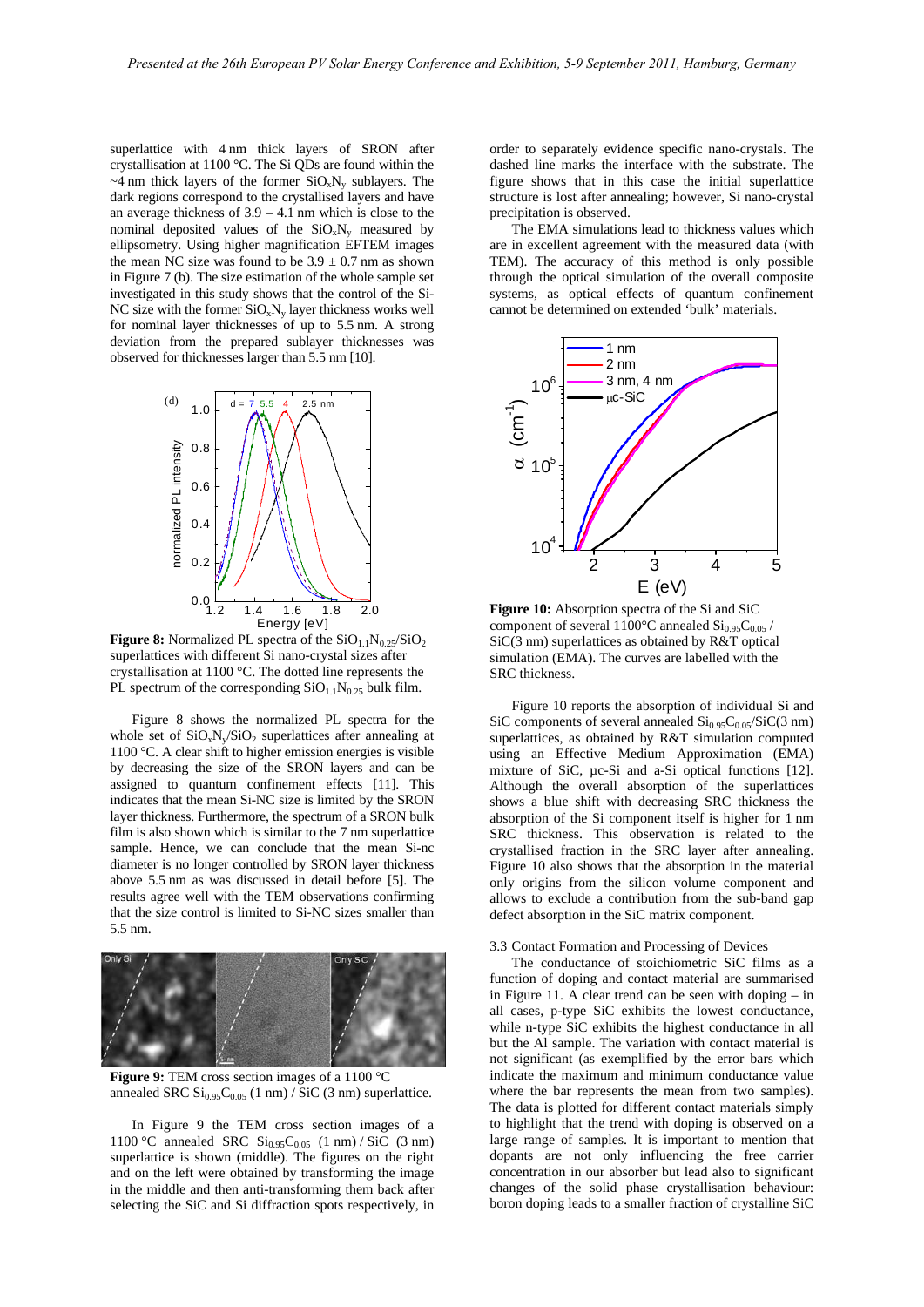while phosphorus doping increases it. For more details see [13].



<span id="page-4-0"></span>**Figure 11:** Conductance of SiC films measured from pad A to pad B of an M-S structure as a function of doping and contact material. Error bars indicate upper and lower value. Every bar represents an average of two samples.

The fabrication of a Si QD pin structure requires advanced structuring of the two oppositely doped a-Si layers. Two process routes have been identified: either using  $Si<sub>3</sub>N<sub>4</sub>$  or using metal as an etch mask to separate the two a-Si layers without etching the QD layer itself. Several processing tests have already been successfully completed as can be seen in [Figure 12](#page-4-1). The SEM micrograph shows the still undamaged hetero emitter layer and the residuals of the masking layers with a quite accurate edge.



<span id="page-4-1"></span>**Figure 12:** Scanning electron micrograph of a  $Si<sub>3</sub>N<sub>4</sub>$ layer, etched by selective etching in hot  $H_3PO_4$ . This layer acts as an etch mask to separate the two oppositely doped a-Si layers.

As soon as first devices are realised we will focus on the analysis of  $I(V)$  and  $C(V)$  behaviour in dark, in order to characterise their electrical behaviour and determine the transport mechanisms involved in these systems. Furthermore, electrical characterisation under illumination (single wavelength or complete solar AM1.5 spectrum) will be performed. The photocurrent measurements will allow us to better understand the electrical and optical processes in the material and to optimise the physical parameters of the materials and the devices under study in order to improve both the absorption and charge separation in these structures.

#### 4 CONCLUSIONS

After one year of project duration the European NASCEnT consortium has formed an excellent team which successfully combines expertise in the fields of microelectronics and photovoltaics.

First simulation results show that the computational routines developed and the obtained theoretical results can provide a genuine understanding of the dependence of the structural, opto-electronic and transport properties of semiconductor systems on their low- and nanodimensionality.

Size controlled Si QDs in silicon oxynitride were prepared by PECVD using the superlattice approach. The size control is confirmed by TEM measurements. After annealing at temperatures of 1100 °C the samples show a very intense PL signal that blue shifts with decreasing Si QD size. This is indicative of quantum confinement effects and establishes the feasibility of size controlled Si QDs in the range between 2.5 and 5 nm using our PECVD process on a large scale. For the SiC system we developed an accurate EMA model to determine layer thicknesses out of reflection and transmission data. TEM measurements show that the initial superlattice structure is lost after annealing. However, Si NC precipitation is observed and leads to higher absorption with decreasing Si NC size.

The device processing is now at a stage where we are close to first advanced test structures for conductivity measurements in the dark and under illumination. The processing of the two different material systems led to significantly differing process chains and more additional effort than expected. We were able to develop a simple pin structure which will enable us to process intrinsic absorber materials into first solar cells.

#### 5 ACKNOWLEDGEMENTS

The authors would like to thank their colleagues for valuable advice and discussions. We especially thank A. Leimenstoll, H.-S. Maier, S. Seitz, H. Lautenschlager, N. König and J. Löffler for processing. The research leading to these results has received funding from the European Community's Seventh Framework Programme (FP7/2007-2013) under grant agreement n°: 245977 under the project title NASCEnT. P. Löper gratefully acknowledges the scholarship support from the Reiner Lemoine Stiftung, and the ideational support from the Heinrich Böll Stiftung.

#### 6 REFERENCES

- [1] Green, M.A., Materials Science Surveys, 1987, Trans Tech Publications: Kensington, p. 99.
- [2] Conibeer, G., *et al.*, Thin Solid Films, 2006, 511-2: p. 654-62.
- [3] Löper, P., *et al.*, Proceedings of the  $24<sup>th</sup>$  European Photovoltaic Solar Energy Conference, 2009, Hamburg (Germany) p. 734-738.
- [4] Zacharias, M., *et al.*, Applied Physics Letters, 2002, 80(4): p. 661-3.
- [5] A.M. Hartel, D. Hiller, S. Gutsch, P. Löper, S. Estradé, F. Peiró, B. Garrido, M. Zacharias, Thin Solid Films (2011), in press.
- [6] C. Summonte, M. Canino, M. Allegrezza, M. Bellettato , and A. Desalvo, *"Systematic characterization of silicon nanodot absorption for third generation photovoltaics"*, this conference.
- [7] Edmond, J.A., *et al.*, Journal of the Electrochemical